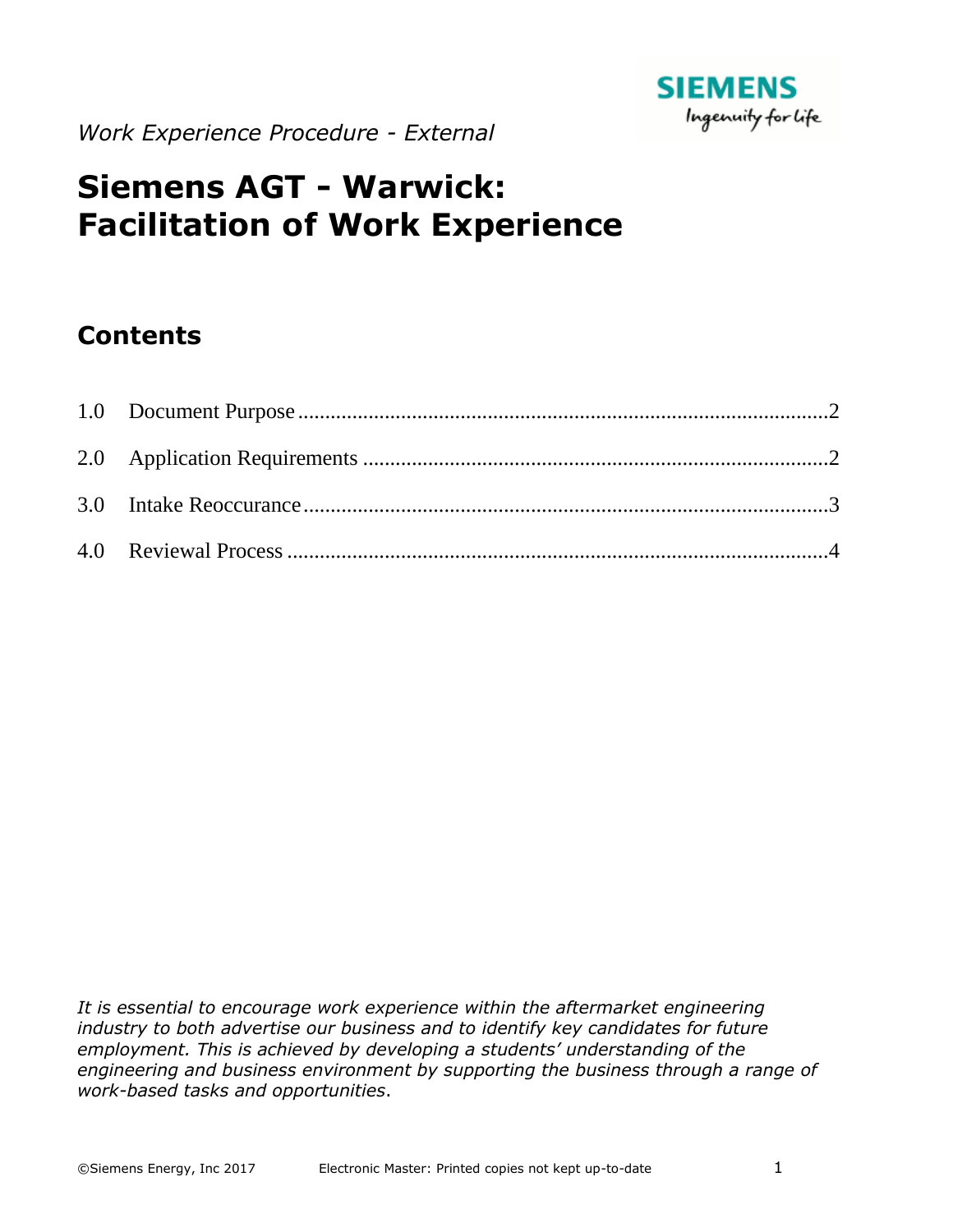#### <span id="page-1-0"></span>**1.0 Document Purpose**

The purpose of this document is to highlight to applicants;

- what is required upon request of the work experience placement
- Outline when they are likely to receive a response (based on the review dates below).
- How many placements we offer

## <span id="page-1-1"></span>**2.0 Application Requirements**

The business requires you to sumbit the confidentialy agreement and application form together. They should be submitted within an email outlining your interest in a Siemens, Warwick based work experience placement.

The details of work experience offered within Siemens is located in the website listed below:

Within this page is a sub-section for the Warwick office, whereby there is a brief description of the business and a location for applicants to find an application form, confidentiality agreement form and an email account of where to submit the documentation.

[http://www.siemens.co.uk/education/en/work\\_experience.htm](http://www.siemens.co.uk/education/en/work_experience.htm)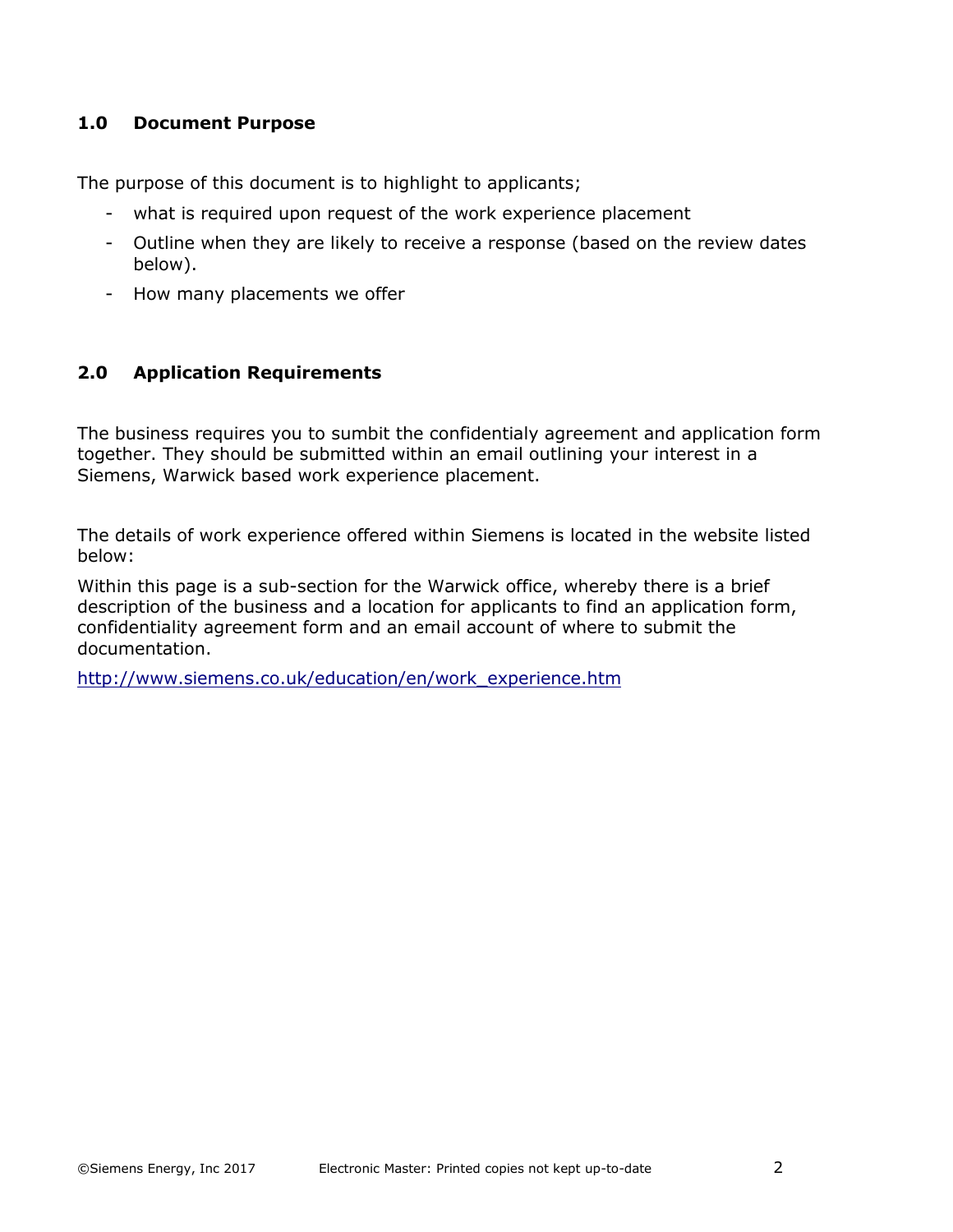## <span id="page-2-0"></span>**3.0 Intake Reoccurance**

The intended intake for work experience will be one student every quarter, following the annual calendar year. This placement will be aimed at the following months based on typical educational holiday dates.

Based on these targets, applications will be reviewed when the application dates are received, within the first month of that quarter. This will be based on a first come first served basis, so it is encouraged that all applicants apply a few weeks before each quarter start date.

| Quarter                  | Application review<br>Start Date: | <b>Application Review</b><br>End Date: | <b>Targeted Placement</b><br>Month (Not limted) |
|--------------------------|-----------------------------------|----------------------------------------|-------------------------------------------------|
| $01/01/ -$ to $31/03/ -$ | $01/01/ -$                        | $31/01/ -$                             | February                                        |
| $01/04/ -$ to 30/6/ -    | $01/04/ -$                        | $30/04/ -$                             | June                                            |
| $01/07/ -$ to 30/09/ -   | $01/07/ -$                        | $31/07/ -$                             | August                                          |
| $01/10/ -$ to 30/12/ -   | 18/09/ -                          | $31/10/ -$                             | October                                         |

Note: This limits our work experience placements to four students a year.